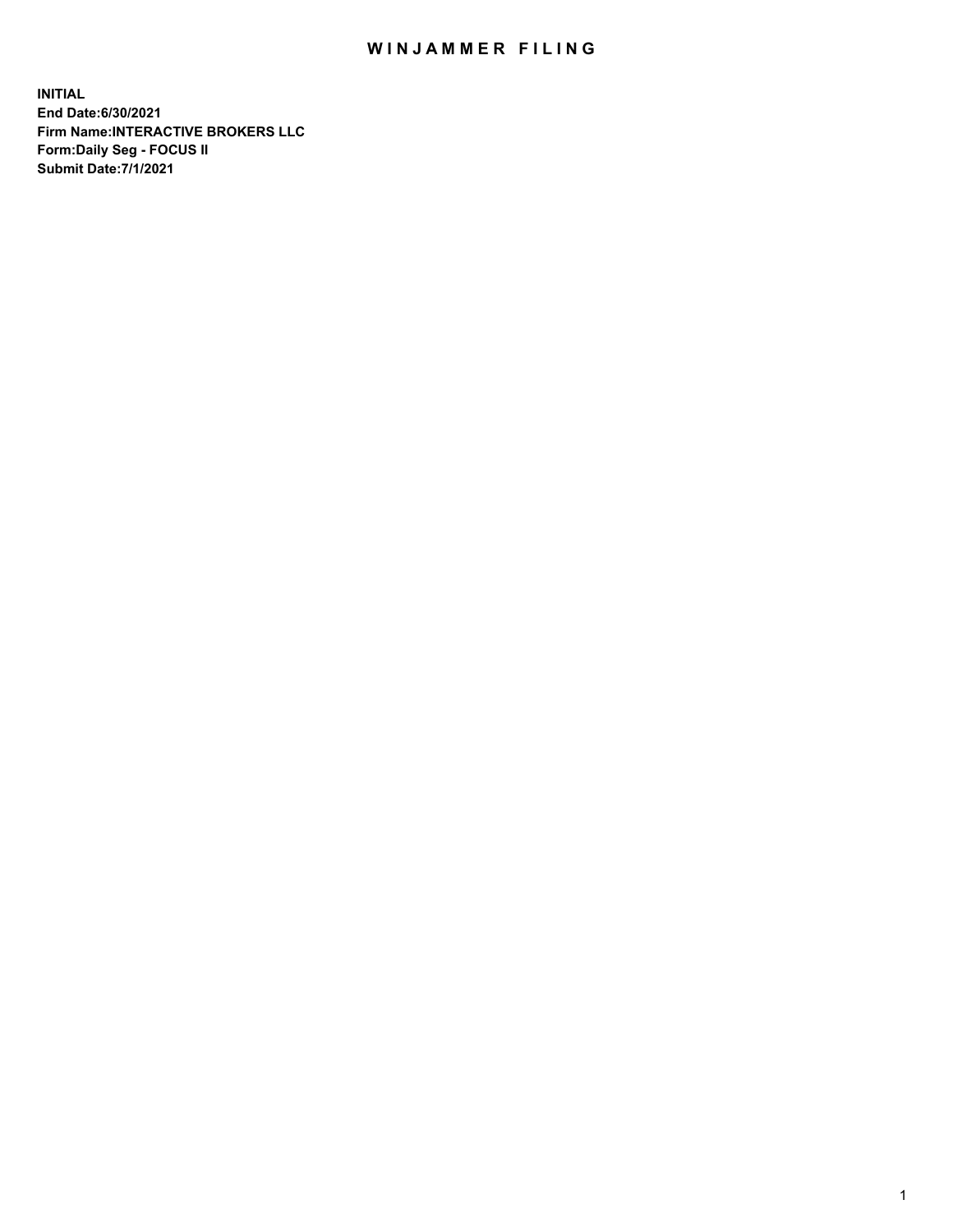**INITIAL End Date:6/30/2021 Firm Name:INTERACTIVE BROKERS LLC Form:Daily Seg - FOCUS II Submit Date:7/1/2021 Daily Segregation - Cover Page**

| Name of Company                                                                                                                                                                                                                                                                                                                | <b>INTERACTIVE BROKERS LLC</b>                                                                 |
|--------------------------------------------------------------------------------------------------------------------------------------------------------------------------------------------------------------------------------------------------------------------------------------------------------------------------------|------------------------------------------------------------------------------------------------|
| <b>Contact Name</b>                                                                                                                                                                                                                                                                                                            | James Menicucci                                                                                |
| <b>Contact Phone Number</b>                                                                                                                                                                                                                                                                                                    | 203-618-8085                                                                                   |
| <b>Contact Email Address</b>                                                                                                                                                                                                                                                                                                   | jmenicucci@interactivebrokers.c<br>om                                                          |
| FCM's Customer Segregated Funds Residual Interest Target (choose one):<br>a. Minimum dollar amount: ; or<br>b. Minimum percentage of customer segregated funds required:% ; or<br>c. Dollar amount range between: and; or<br>d. Percentage range of customer segregated funds required between:% and%.                         | $\overline{\mathbf{0}}$<br>$\overline{\mathbf{0}}$<br>155,000,000 245,000,000<br>00            |
| FCM's Customer Secured Amount Funds Residual Interest Target (choose one):<br>a. Minimum dollar amount: ; or<br>b. Minimum percentage of customer secured funds required:%; or<br>c. Dollar amount range between: and; or<br>d. Percentage range of customer secured funds required between:% and%.                            | $\overline{\mathbf{0}}$<br>$\overline{\mathbf{0}}$<br>80,000,000 120,000,000<br>0 <sub>0</sub> |
| FCM's Cleared Swaps Customer Collateral Residual Interest Target (choose one):<br>a. Minimum dollar amount: ; or<br>b. Minimum percentage of cleared swaps customer collateral required:% ; or<br>c. Dollar amount range between: and; or<br>d. Percentage range of cleared swaps customer collateral required between:% and%. | $\frac{0}{0}$<br>0 <sub>0</sub><br>0 <sub>0</sub>                                              |

Attach supporting documents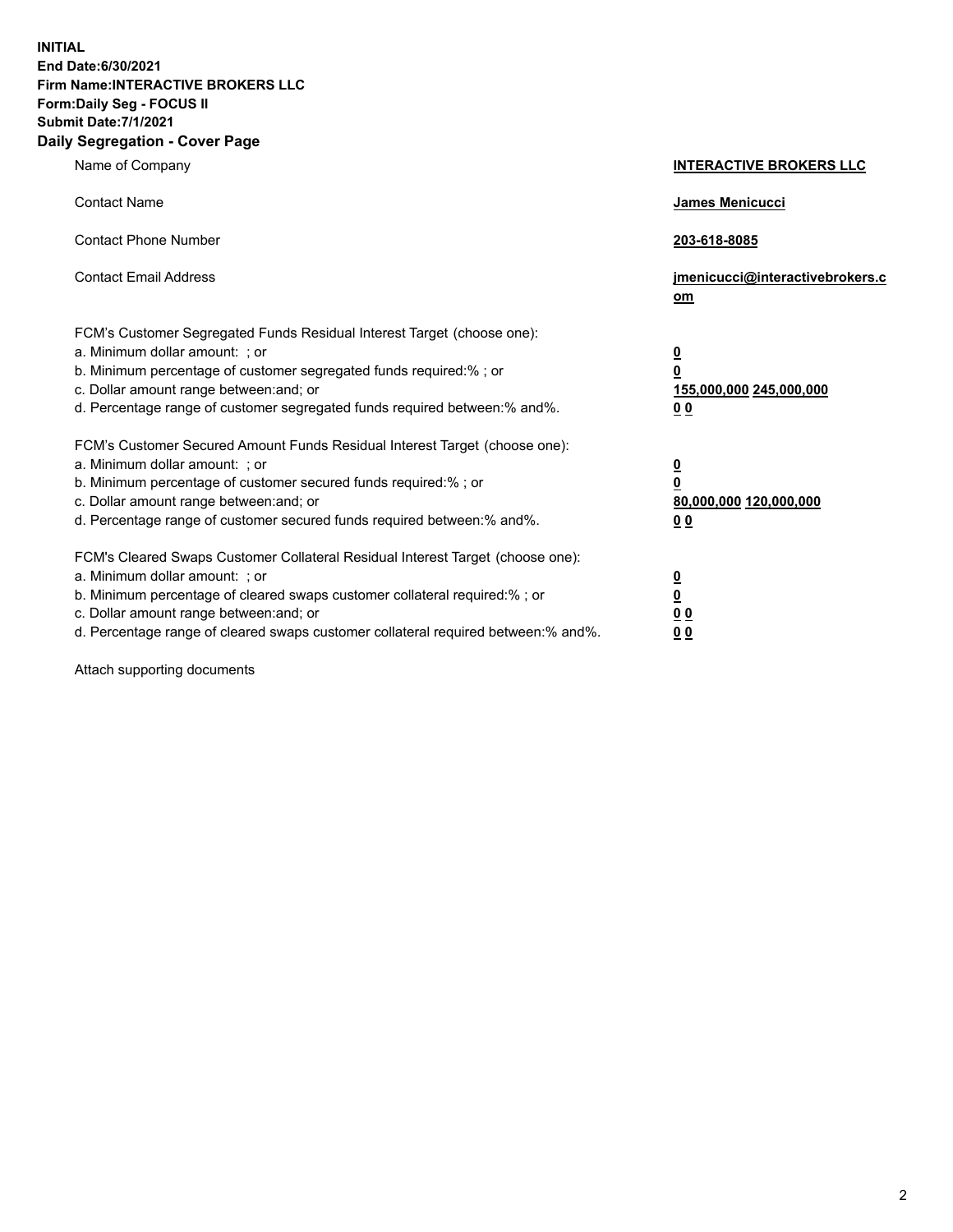**INITIAL End Date:6/30/2021 Firm Name:INTERACTIVE BROKERS LLC Form:Daily Seg - FOCUS II Submit Date:7/1/2021 Daily Segregation - Secured Amounts**

|          | Foreign Futures and Foreign Options Secured Amounts                                                        |                                  |
|----------|------------------------------------------------------------------------------------------------------------|----------------------------------|
|          | Amount required to be set aside pursuant to law, rule or regulation of a foreign                           | $0$ [7305]                       |
|          | government or a rule of a self-regulatory organization authorized thereunder                               |                                  |
| 1.       | Net ledger balance - Foreign Futures and Foreign Option Trading - All Customers                            |                                  |
|          | A. Cash                                                                                                    | 516,506,611 [7315]               |
|          | B. Securities (at market)                                                                                  | $0$ [7317]                       |
| 2.       | Net unrealized profit (loss) in open futures contracts traded on a foreign board of trade                  | -6,589,176 [7325]                |
| 3.       | Exchange traded options                                                                                    |                                  |
|          | a. Market value of open option contracts purchased on a foreign board of trade                             | 99,327 [7335]                    |
|          | b. Market value of open contracts granted (sold) on a foreign board of trade                               | -5,738 [7337]                    |
| 4.<br>5. | Net equity (deficit) (add lines 1. 2. and 3.)                                                              | 510,011,024 [7345]               |
|          | Account liquidating to a deficit and account with a debit balances - gross amount                          | 25,085 [7351]                    |
|          | Less: amount offset by customer owned securities                                                           | 0 [7352] 25,085 [7354]           |
| 6.       | Amount required to be set aside as the secured amount - Net Liquidating Equity                             | 510,036,109 [7355]               |
| 7.       | Method (add lines 4 and 5)                                                                                 |                                  |
|          | Greater of amount required to be set aside pursuant to foreign jurisdiction (above) or line<br>6.          | 510,036,109 [7360]               |
|          | FUNDS DEPOSITED IN SEPARATE REGULATION 30.7 ACCOUNTS                                                       |                                  |
| 1.       | Cash in banks                                                                                              |                                  |
|          | A. Banks located in the United States                                                                      | 62,482,404 [7500]                |
|          | B. Other banks qualified under Regulation 30.7                                                             | 0 [7520] 62,482,404 [7530]       |
| 2.       | Securities                                                                                                 |                                  |
|          | A. In safekeeping with banks located in the United States                                                  | 299,979,000 [7540]               |
|          | B. In safekeeping with other banks qualified under Regulation 30.7                                         | 0 [7560] 299,979,000 [7570]      |
| 3.       | Equities with registered futures commission merchants                                                      |                                  |
|          | A. Cash                                                                                                    | $0$ [7580]                       |
|          | <b>B.</b> Securities                                                                                       | $0$ [7590]                       |
|          | C. Unrealized gain (loss) on open futures contracts                                                        | $0$ [7600]                       |
|          | D. Value of long option contracts                                                                          | $0$ [7610]                       |
|          | E. Value of short option contracts                                                                         | 0 [7615] 0 [7620]                |
| 4.       | Amounts held by clearing organizations of foreign boards of trade                                          |                                  |
|          | A. Cash                                                                                                    | $0$ [7640]                       |
|          | <b>B.</b> Securities                                                                                       | $0$ [7650]                       |
|          | C. Amount due to (from) clearing organization - daily variation                                            | $0$ [7660]                       |
|          | D. Value of long option contracts                                                                          | $0$ [7670]                       |
|          | E. Value of short option contracts                                                                         | 0 [7675] 0 [7680]                |
| 5.       | Amounts held by members of foreign boards of trade                                                         |                                  |
|          | A. Cash                                                                                                    | 277,842,496 [7700]               |
|          | <b>B.</b> Securities                                                                                       | $0$ [7710]                       |
|          | C. Unrealized gain (loss) on open futures contracts                                                        | -5,597,701 [7720]                |
|          | D. Value of long option contracts                                                                          | 99,327 [7730]                    |
|          | E. Value of short option contracts                                                                         | -5,738 [7735] 272,338,384 [7740] |
| 6.       | Amounts with other depositories designated by a foreign board of trade                                     | $0$ [7760]                       |
| 7.       | Segregated funds on hand                                                                                   | $0$ [7765]                       |
| 8.       | Total funds in separate section 30.7 accounts                                                              | 634,799,788 [7770]               |
| 9.       | Excess (deficiency) Set Aside for Secured Amount (subtract line 7 Secured Statement<br>Page 1 from Line 8) | 124,763,679 [7380]               |
| 10.      | Management Target Amount for Excess funds in separate section 30.7 accounts                                | 80,000,000 [7780]                |
| 11.      | Excess (deficiency) funds in separate 30.7 accounts over (under) Management Target                         | 44,763,679 [7785]                |
|          |                                                                                                            |                                  |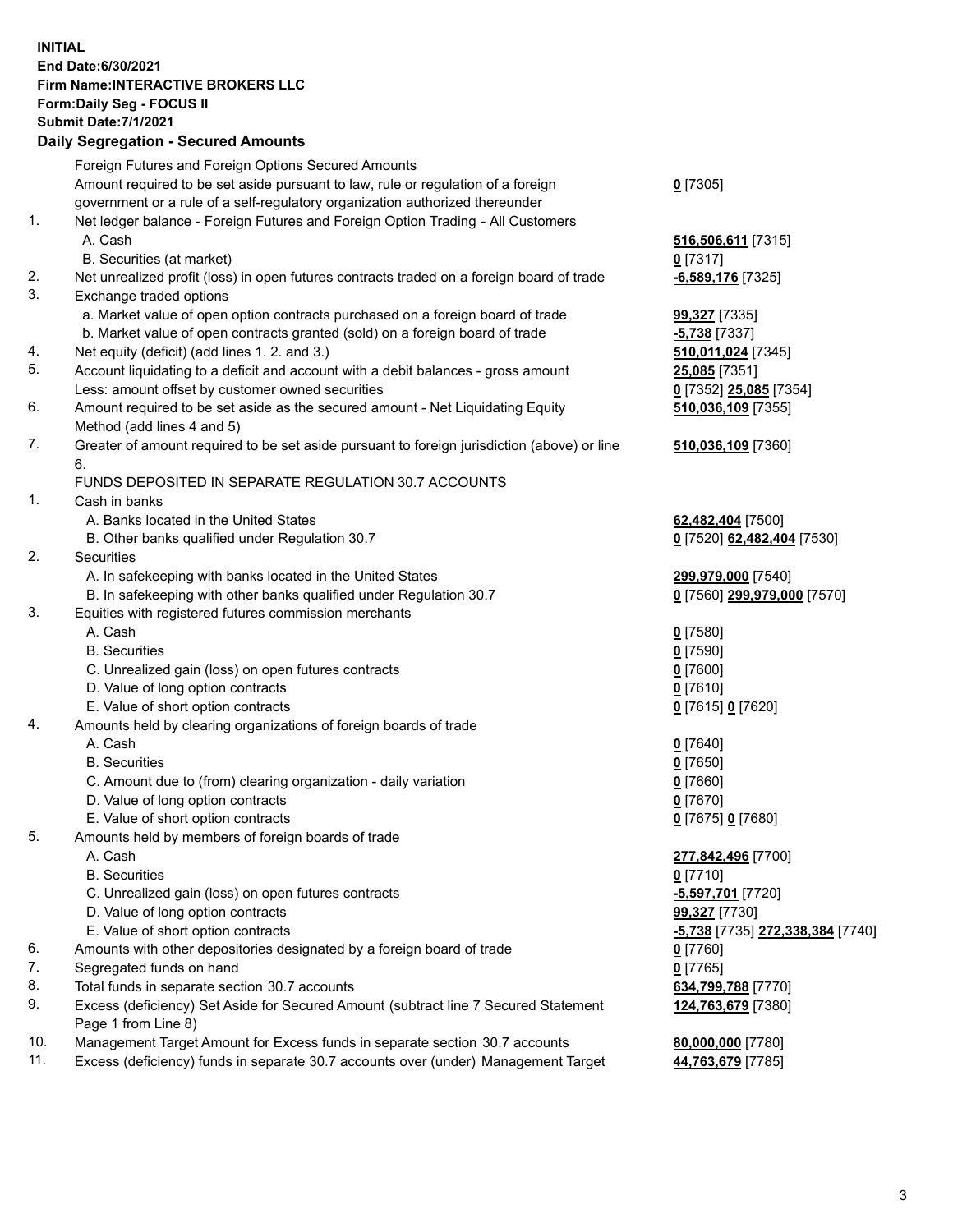**INITIAL End Date:6/30/2021 Firm Name:INTERACTIVE BROKERS LLC Form:Daily Seg - FOCUS II Submit Date:7/1/2021 Daily Segregation - Segregation Statement** SEGREGATION REQUIREMENTS(Section 4d(2) of the CEAct) 1. Net ledger balance A. Cash **6,631,581,584** [7010] B. Securities (at market) **0** [7020] 2. Net unrealized profit (loss) in open futures contracts traded on a contract market **138,729,711** [7030] 3. Exchange traded options A. Add market value of open option contracts purchased on a contract market **290,940,908** [7032] B. Deduct market value of open option contracts granted (sold) on a contract market **-234,102,508** [7033] 4. Net equity (deficit) (add lines 1, 2 and 3) **6,827,149,695** [7040] 5. Accounts liquidating to a deficit and accounts with debit balances - gross amount **1,243,892** [7045] Less: amount offset by customer securities **0** [7047] **1,243,892** [7050] 6. Amount required to be segregated (add lines 4 and 5) **6,828,393,587** [7060] FUNDS IN SEGREGATED ACCOUNTS 7. Deposited in segregated funds bank accounts A. Cash **1,350,213,730** [7070] B. Securities representing investments of customers' funds (at market) **3,329,855,850** [7080] C. Securities held for particular customers or option customers in lieu of cash (at market) **0** [7090] 8. Margins on deposit with derivatives clearing organizations of contract markets A. Cash **1,986,899,630** [7100] B. Securities representing investments of customers' funds (at market) **291,469,327** [7110] C. Securities held for particular customers or option customers in lieu of cash (at market) **0** [7120] 9. Net settlement from (to) derivatives clearing organizations of contract markets **15,181,908** [7130] 10. Exchange traded options A. Value of open long option contracts **290,517,218** [7132] B. Value of open short option contracts **-233,790,304** [7133] 11. Net equities with other FCMs A. Net liquidating equity **0** [7140] B. Securities representing investments of customers' funds (at market) **0** [7160] C. Securities held for particular customers or option customers in lieu of cash (at market) **0** [7170] 12. Segregated funds on hand **0** [7150] 13. Total amount in segregation (add lines 7 through 12) **7,030,347,359** [7180] 14. Excess (deficiency) funds in segregation (subtract line 6 from line 13) **201,953,772** [7190] 15. Management Target Amount for Excess funds in segregation **155,000,000** [7194] 16. Excess (deficiency) funds in segregation over (under) Management Target Amount **46,953,772** [7198]

Excess